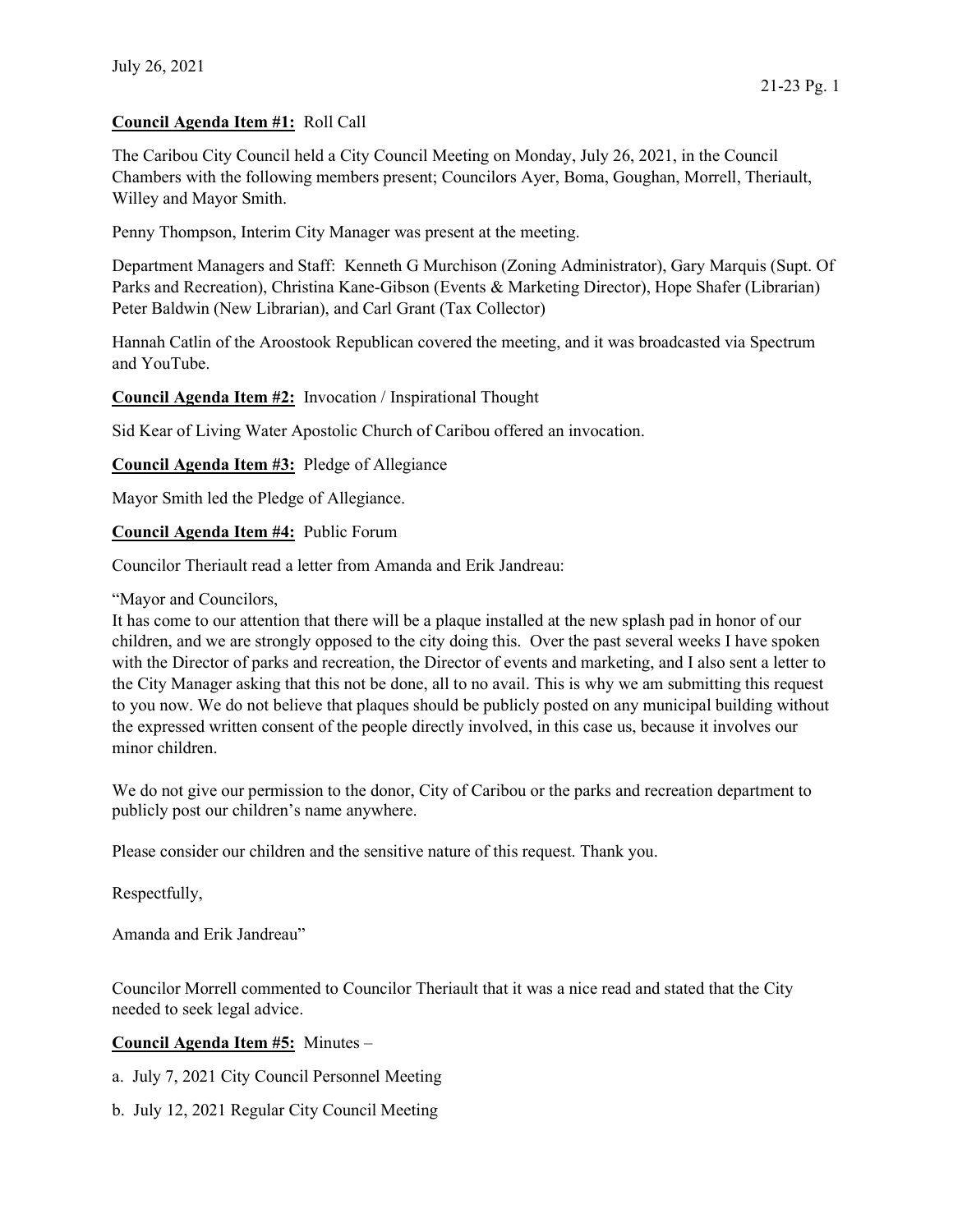c. July 20, 2021 City Council Personnel Meeting

d. July 21, 2021 City Council Personnel Meeting

Motion made by Deputy Mayor Ayer, seconded by Councilor Boma to approve the meeting minutes from July 7, 12, 20 and 21 as presented.

Roll Call Vote: T. Ayer - Yes, C. Boma - Yes, R.M. Goughan – No, D. Morrell - Yes, J. Theriault - Yes, L. Willey - Yes, J. Smith - Yes (So voted)

Council Agenda Item #6: Bid Openings, Awards, and Appointments

a. Tax Acquired property bid list

Tax Acquired property bid list was being held until later in the meeting for discussion.

b. Library Board Appointment

Hope Shafer, Library Directory explained that there was a vacancy on the Library board and that Lisa Wilcox has submitted her application and she would like her to be appointed to the board.

Motion made by Deputy Mayor Ayer, seconded by Councilor Theriault to appoint Lisa Wilcox to fill the vacancy on the Library Board.

Roll Call Vote: T. Ayer - Yes, C. Boma - Yes, R.M. Goughan – Yes, D. Morrell - Yes, J. Theriault - Yes, L. Willey - Yes, J. Smith - Yes (So voted)

c. Introduction of recently hired Library Director, Peter Baldwin

Hope Shafer, Library director introduced Peter Baldwin. Peter has been working with Hope at the Library and is looking forward to continuing programs and even growing programs that are currently in place.

Council Agenda Item #7: Public Hearings and Possible Action Items

a. Ordinance No. 13, 2021 Series, Charter Amendment, Filling Council Vacancies

Open Public Hearing: 6:15 p.m.

There were no public Comments

Closed Public Hearing: 6:16 p.m.

No action was taken.

b. Ordinance No. 14, 2021 Series, Charter Amendment, Employee Political Activities

Open Public Hearing: 6:17 p.m.

Deputy Mayor Ayer explained the changes being made to the ordinances changing the timeline from 30 to 60 days to fill a vacancy on the Council and on Ordinance No 14 the difference would be changing the wording from city to public office and adding during their assigned work hours, enabling them to be able to participate in political campaigns outside of work hours.

Closed Public Hearing: 6:19 p.m.

No action was taken.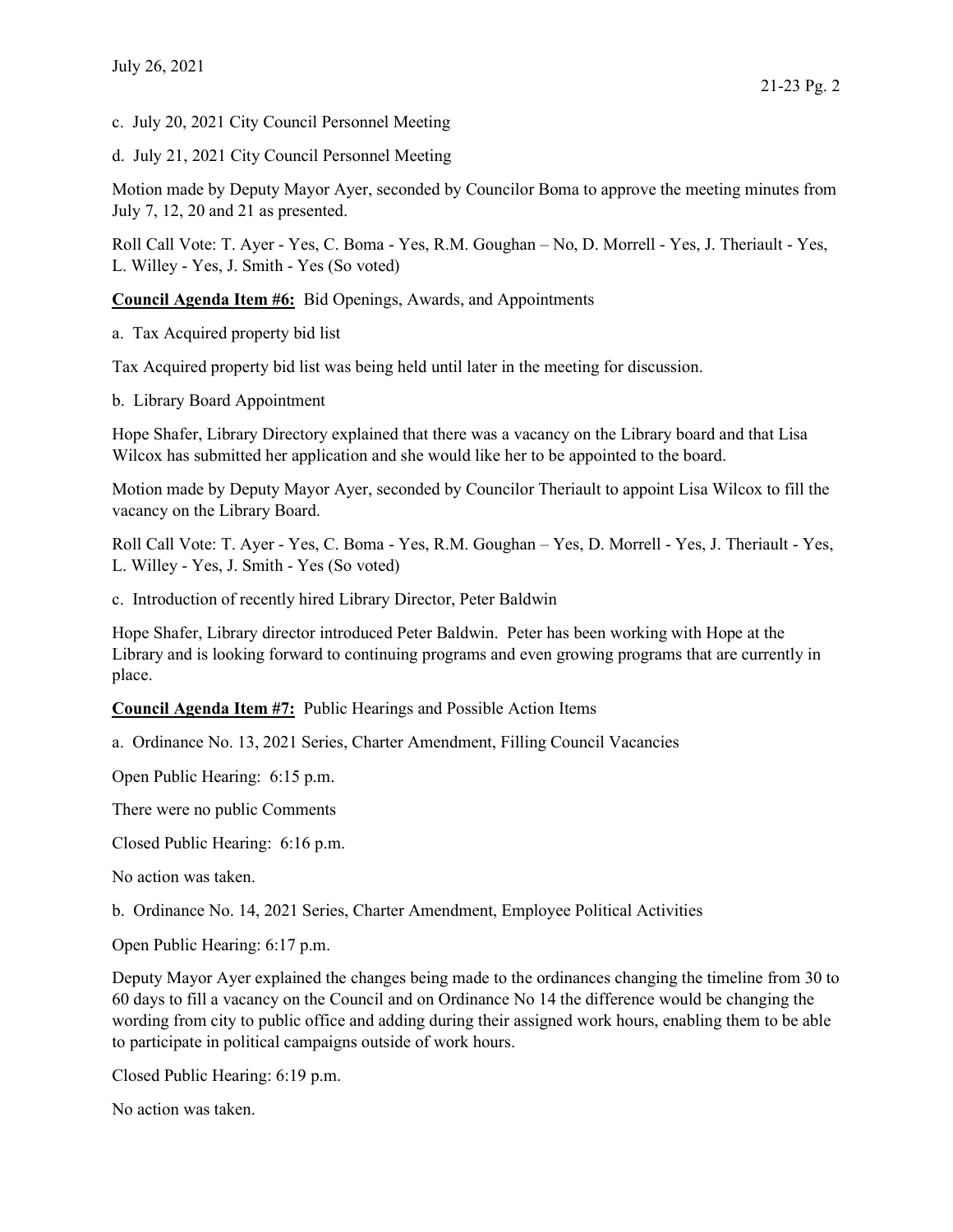#### Council Agenda Item #8: Reports by Staff and Committees

a. Financial Reports for June

Carl Grant, finance director reviewed the June 2021 Financial Report.

Motion made by Councilor Theriault, seconded by councilor Willey to accept the June 2021 financial report as presented.

Roll Call Vote: T. Ayer - No, C. Boma - Yes, R.M. Goughan – Yes, D. Morrell - Yes, J. Theriault - Yes, L. Willey - Yes, J. Smith - Yes (So voted)

b. Manager's Report

Interim City Manager Thompson reviewed the City Manager's report dated July 12, 2021

Council Agenda Item #9: New Business, Ordinances and Resolutions

a. Resolution 07-01-2021, Establishing the 2021 Property Tax Rates and Related Deadlines

1. Set a tax rate for the commitment of 2021 property taxes.

Motion made by Councilor Theriault, seconded by Councilor Willey to set the mil rate at 23.55 the same as 2020.

Council had a discussion of where the funds would be allocated and how they would be spent and how the funds would be monitored. Deputy Mayor Ayer suggested that where the money came from the RSU we should use it for something that goes back to the kids. He also suggested making a line item with the money saved so that council can have discretion on where the money is spent.

Councilor Willey stated that she agrees that the extra money should invest into things for the children.

Councilor Goughan stated that he believes that it should be given back to the people so they can invest even more.

Deputy Mayor Ayer stated that he would prefer to lower the mil rate.

Councilor Boma explained that we needed to be able to keep moving forward with projects and this is a good way to do that.

Mayor Smith stated that he was fine with keeping the mil rate as it is.

Roll Call Vote: T. Ayer - No, C. Boma - Yes, R.M. Goughan – No, D. Morrell - No, J. Theriault - Yes, L. Willey - Yes, J. Smith - Yes (So voted)

2. Set the date of commitment for the 2021 property taxes to be committed to the Tax Collector as pursuant to MRSA Title 36, §505(1)

Motion made by Councilor Willey, seconded by Councilor Theriault to set the commitment date as July 30, 2021.

Roll Call Vote: T. Ayer - Yes, C. Boma - Yes, R.M. Goughan – Yes, D. Morrell - No, J. Theriault - Yes, L. Willey - Yes, J. Smith - Yes (So voted)

3. Establish a date that the 2021 property taxes will be due and payable.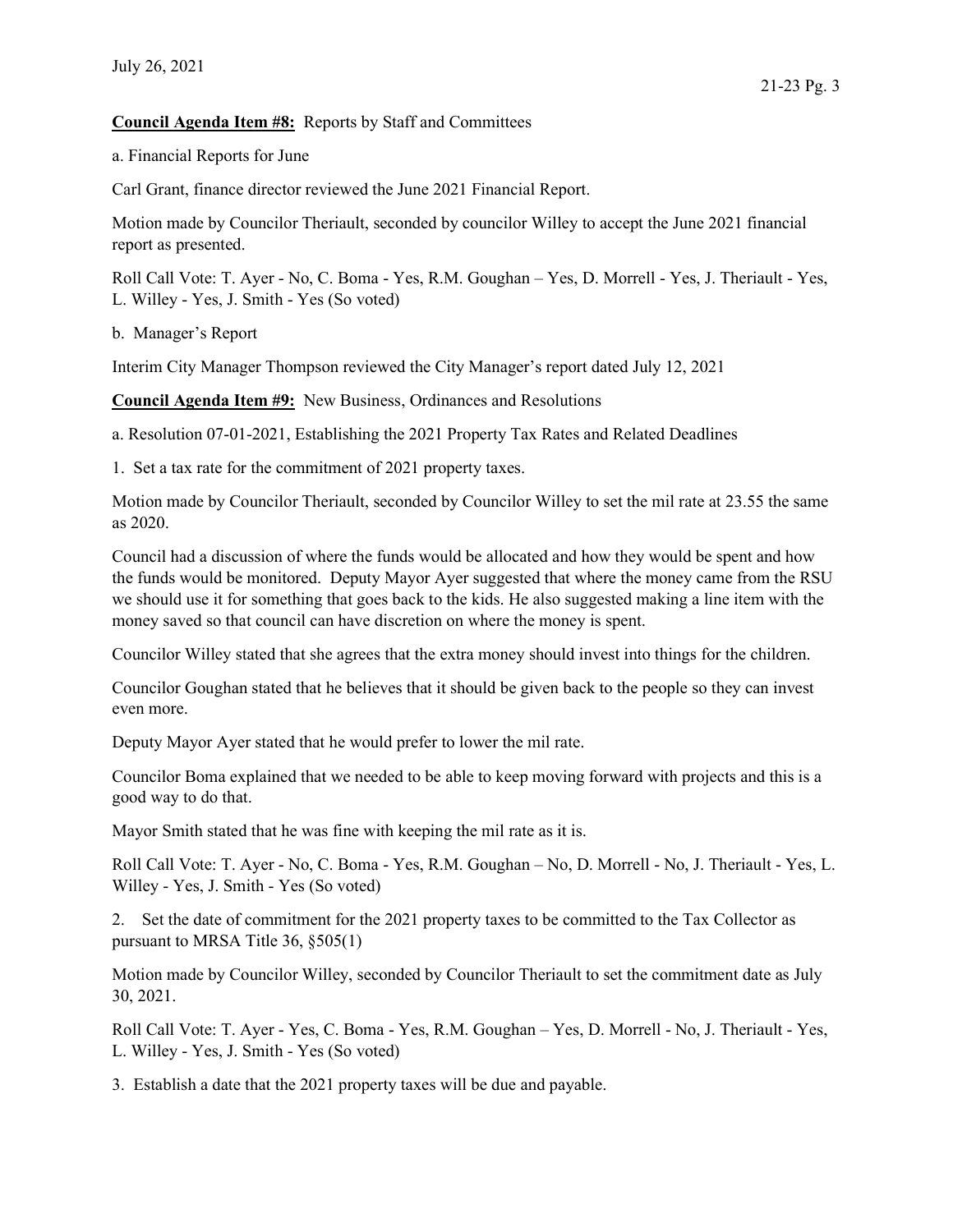Motion made by Councilor Theriault, seconded by Councilor Boma to set the due date for the 2021 taxes as August 13, 2021

4. Establish a date for interest to begin accruing on any delinquent 2021 property taxes, pursuant to MRSA Title 36, §505 (2)

Motion made by Councilor Theriault, seconded by Councilor Willey to set the date for interest to begin as October 1, 2021.

Roll Call Vote: T. Ayer - Yes, C. Boma - Yes, R.M. Goughan – No, D. Morrell - No, J. Theriault - Yes, L. Willey - Yes, J. Smith - Yes (So voted)

5. Establish a rate of interest to be charged on delinquent 2021 property taxes, pursuant to MRSA Title 36, §405 (4).

Motion made by Councilor Theriault, seconded by Councilor Boma to set the rate of interest to be charged on delinquent 2021 property taxes to 6%.

Roll Call Vote: T. Ayer - Yes, C. Boma - Yes, R.M. Goughan – No, D. Morrell - No, J. Theriault - Yes, L. Willey - Yes, J. Smith - Yes (So voted)

6. Establish a rate of interest for the overpayment and or abatement of property taxes for 2021, pursuant to MRSA Title §36 506-A.

Motion made by Councilor Theriault, seconded by Councilor Willey to set the rate of interest on overpayment and or abatement of property taxes at 0%.

Roll Call Vote: T. Ayer - Yes, C. Boma - Yes, R.M. Goughan – Yes, D. Morrell - No, J. Theriault - Yes, L. Willey - Yes, J. Smith - Yes (So voted)

7. Motion made by Councilor Theriault, seconded by Councilor Willey to close Municipal offices at 1:00 p.m. on December 30, 2021, to allow them time to process their year-end while the software company is available.

Roll Call Vote: T. Ayer - Yes, C. Boma - Yes, R.M. Goughan – Yes, D. Morrell - No, J. Theriault - Yes, L. Willey - Yes, J. Smith - Yes (So voted)

b. Introduction of Ordinance No. 15, 2021 Series, Charter Amendment, Public Library Committee vacancies

Deputy Mayor Ayer introduced Ordinance No. 15, 2021 Series, Charter Amendment, Public Library Committee vacancies

c. Riverfront committee

Kenneth Murchison, Zoning Administrator for Caribou explained that the Riverfront Committee is seeking official recognition as a Committee for the City. He encouraged people to complete the Caribou Riverfront Development Committee Community Survey to show what they would be interested in seeing done with the area.

Interim Manager Thompson explained that she has provided a copy of Chapter 16 CADET Ordinance as a sample outline for the Riverfront Committee to follow to move forward with formal recognition of the group.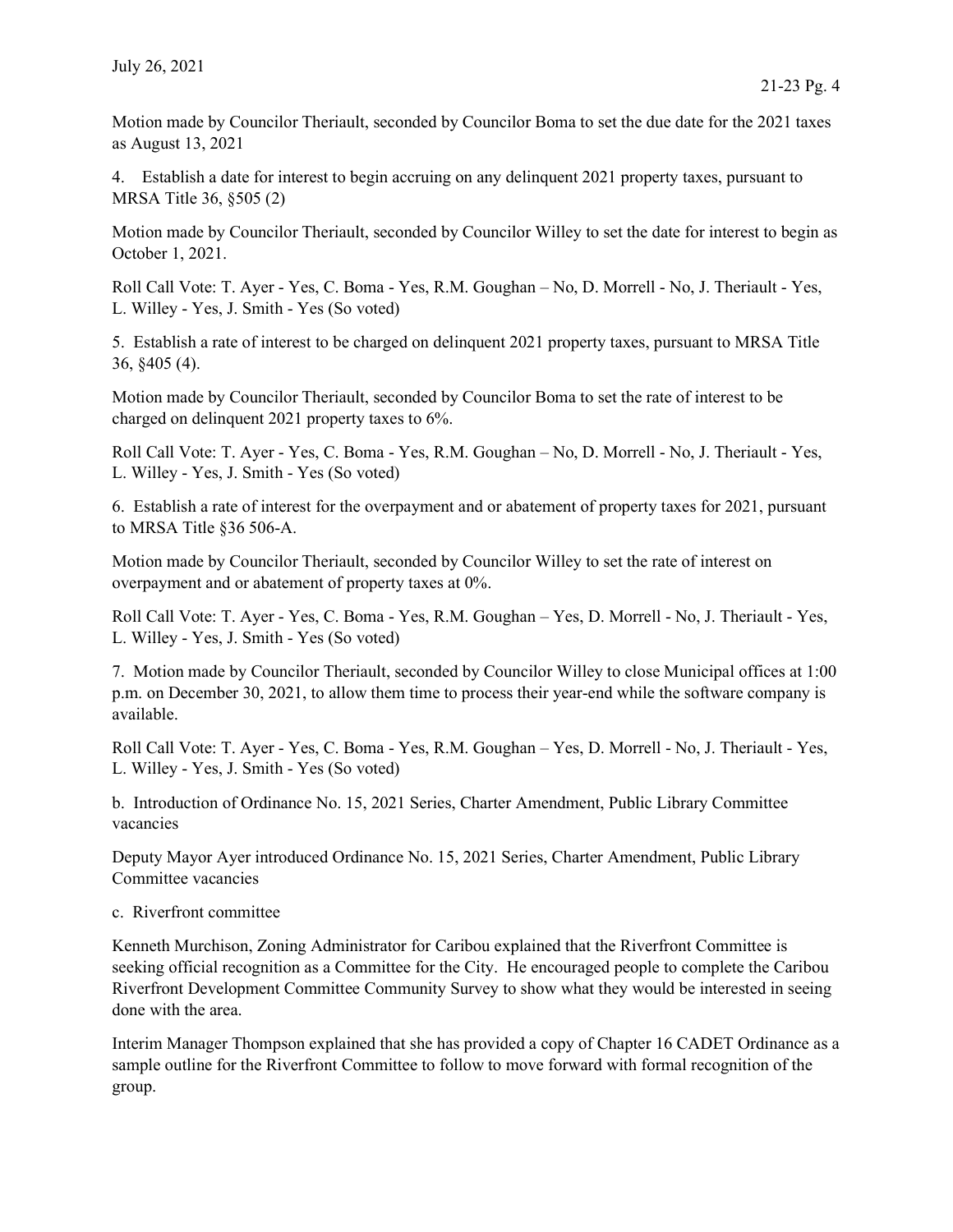Council has asked for the outline to be followed and to bring it back at a future meeting.

## Council Agenda Item # 10: Old Business

a. Maine Municipal Election

Motion made by Councilor Theriault, seconded by Councilor Willey to authorize Interim Manager Thompson to sign as the municipal official designated by municipal officers.

Roll Call Vote: T. Ayer - No, C. Boma - Yes, R.M. Goughan – No, D. Morrell - No, J. Theriault - Yes, L. Willey - Yes, J. Smith - No (No quorum)

No action taken.

b. Aroostook County ARPA finance position

Interim Manager Thompson explained that The American Rescue Plan Act (ARPA) is offering municipalities to buy in to part of the ARPA finance position. The person would be available to the municipality until December 31, 2024, to assist with compliance monitoring and reporting. The cost to join is 2% of the funds received, and it is expected that Caribou would be receiving \$801,892.48 according to the most recent estimate. If the city does not wish to join, any County funds requested would require that the County of Aroostook charge for compliance on an hourly billable rate for compliance and administration.

Councilor Morrell asked if we would still need to apply.

Interim Manager Thompson stated we still need to apply, and that money has been airmarked for Caribou, but there are other funds available that we can compete for.

Deputy Mayor Ayer asked if this person would do the paperwork.

Carl Grant stated that the person would be able to assist answer questions and determine if something is acceptable. They would be able to review and assist with the applications and paperwork.

Councilor Morrell stated that he is concerned about the position but that \$16,000 is not unreasonable for the services.

Interim Manager Thompson stated that for the money the position is available to us for multiple years.

Motion made by Councilor Willey, seconded by Councilor Theriault to join in the partnership for a fund manager with the county.

Roll Call Vote: T. Ayer - Yes, C. Boma - Yes, R.M. Goughan – Yes, D. Morrell - Yes, J. Theriault - Yes, L. Willey - Yes, J. Smith - Yes (So voted)

c. Dangerous Building at 37 Home Farm Road

Interim Manager Thompson explained that there is currently no contract for the work to be completed and that there has not been any resolution at the property. The work is past the original timeframe in which it needed to be completed.

Motion made by Deputy Mayor Ayer, seconded by Councilor Boma for the City to get bids on the demolition of the structure located at 37 Home Farm Road.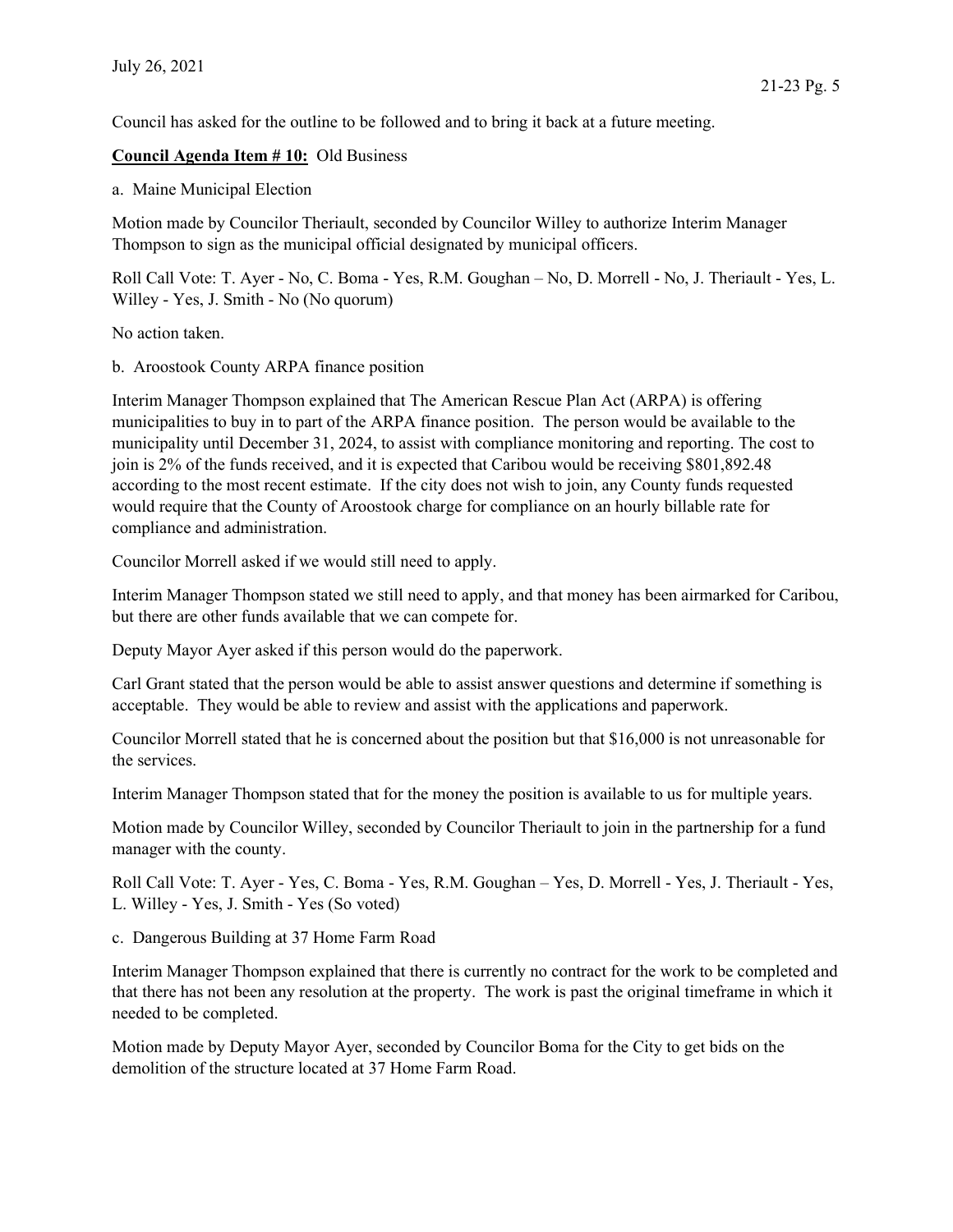Roll Call Vote: T. Ayer - Yes, C. Boma - Yes, R.M. Goughan – Yes, D. Morrell - Yes, J. Theriault - Yes, L. Willey - Yes, J. Smith - Yes (So voted)

Council Agenda Item #11: Reports and Discussion by Mayor and Council Members

Mayor Smith read a letter from RSU #39 inviting Council and the public to tour the new facilities at their ribbon cutting and open house on July 29, 2021.

a. City Manager search update

Mayor Smith explained that in March Dennis Marker gave his notice and left at the beginning of July. MMA assisted in the search, and they did the advertising and provided the Council with a list of candidates which was narrowed down to a shorter list. A first round of interviews was held with the Council and the list was narrowed down to two applicants. Recently a second round of interviews which included a meet and greet supper at the Caribou Inn and Convention Center, followed the next day with a tour of the city and facilities following with the second round of interviews on July 20<sup>th</sup>. After the interview Council made an offer to a candidate. They are currently in the process of negotiating an employment contract which is subject to negotiation by both parties and would go back to council for a vote.

Councilor Goughan would like to if they are able to mention the candidate's name.

Mayor Smith introduced the Candidate Penny Thompson as the recipient of the City Managers positions offer.

Councilor Goughan explained that she should take great pride, and by far she is a great choice for the position.

Motion made by Deputy Mayor Ayer, seconded by Councilor Boma to take the money from the overlay into a line item for the council to divvy out the funds as necessary.

Roll Call Vote: T. Ayer - Yes, C. Boma - Yes, R.M. Goughan – No, D. Morrell - No, J. Theriault - Yes, L. Willey - Yes, J. Smith - Yes (So voted)

Councilor Morrell asked TIF issue with a bump in the road, was it resolved?

Interim Manager Thompson explained that it would be discussed in Executive Session.

Deputy Mayor Ayer would like to know about puncture proof vests for the EMT's. He has asked for Chief Susi to get the medics sized and get quotes to get the vests.

Mayor Smith stated that there was an investment committee meeting, and they discussed different ideas and topics.

Council Agenda Item #12: Executive Session(s) (May be called to discuss matters identified under Maine Revised Statutes, Title 1, §405.6)

b. Real Estate and Economic Development §405.6.C

Motion made by Deputy Mayor Ayer, seconded by Councilor Willey to enter executive session at 7:55 p.m. to discuss real estate and Economic Development under §405.6.C.

Roll Call Vote: T. Ayer - Yes, C. Boma - Yes, R.M. Goughan – Yes, D. Morrell - No, J. Theriault - Yes, L. Willey - Yes, J. Smith - Yes (So voted)